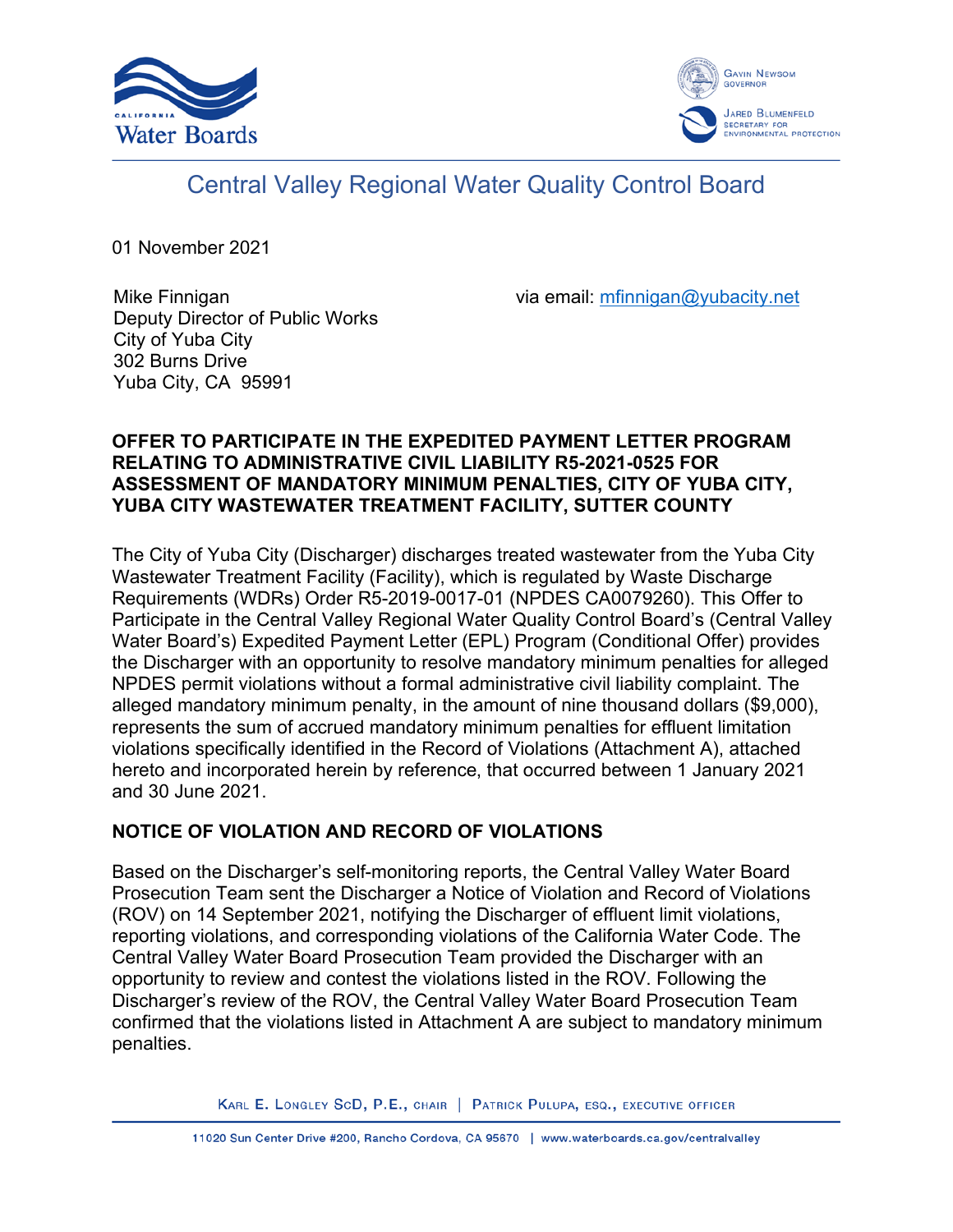# **STATUTORY LIABILITY**

Water Code sections 13385(h) and (i) require the assessment of a mandatory minimum penalty of \$3,000 for each specified serious and chronic effluent limit violation. Pursuant to Water Code section 13385.1(a), the failure to file a discharge monitoring report required pursuant to section 13383 for each complete period of thirty (30) days following the deadline for submitting the report constitutes a serious violation subject to a mandatory minimum penalty under Water Code section 13385(h). The Discharger may also be subject to discretionary administrative civil liabilities pursuant to Water Code section 13385(c) of up to \$10,000 for each day in which the violation occurs, and \$10 for each gallon discharged but not cleaned up in excess of 1,000 gallons. These mandatory minimum penalties and discretionary administrative civil liabilities may be assessed by the Central Valley Water Board beginning with the date that the violations first occurred. The formal enforcement action that the Central Valley Water Board uses to assess such liability is an administrative civil liability complaint, although the Central Valley Water Board may instead refer such matters to the Attorney General's Office for prosecution. If referred to the Attorney General for prosecution, the Superior Court may assess up to \$25,000 for each day in which the violation occurs, and \$25 for each gallon discharged but not cleaned up in excess of 1,000 gallons.

# **SETTLEMENT OFFER**

The Discharger can avoid the issuance of a formal enforcement action and settle the alleged violations identified in Attachment A by participating in the EPL Program.

To promote resolution of these violations, the Central Valley Water Board Prosecution Team makes this Conditional Offer. The Central Valley Water Board's Prosecution Team proposes to resolve these violations without the issuance of a formal enforcement action through this Conditional Offer assessing **nine thousand dollars (\$9,000)** in mandatory minimum penalties. If the Discharger accepts this proposal, subject to the conditions below, the Central Valley Water Board Prosecution Team will accept that payment in settlement of any enforcement action that would otherwise arise out of the violations identified in Attachment A. Accordingly, the Central Valley Water Board Prosecution Team will forego issuance of a formal administrative civil liability complaint, will not refer the violations to the Attorney General, and will waive its right to seek additional discretionary civil liabilities for the violations identified in Attachment A. The Conditional Offer does not address or resolve liability for any violation that is not specifically identified in Attachment A, regardless of the date that the violation occurred.

If the Discharger accepts this Conditional Offer, please complete and return the enclosed "Acceptance of Conditional Resolution and Waiver of Right to Hearing" (proposed) Order" (Acceptance and Waiver) on or before 01 December 2021. The Acceptance and Waiver constitutes a settlement of the violations specifically identified in Attachment A.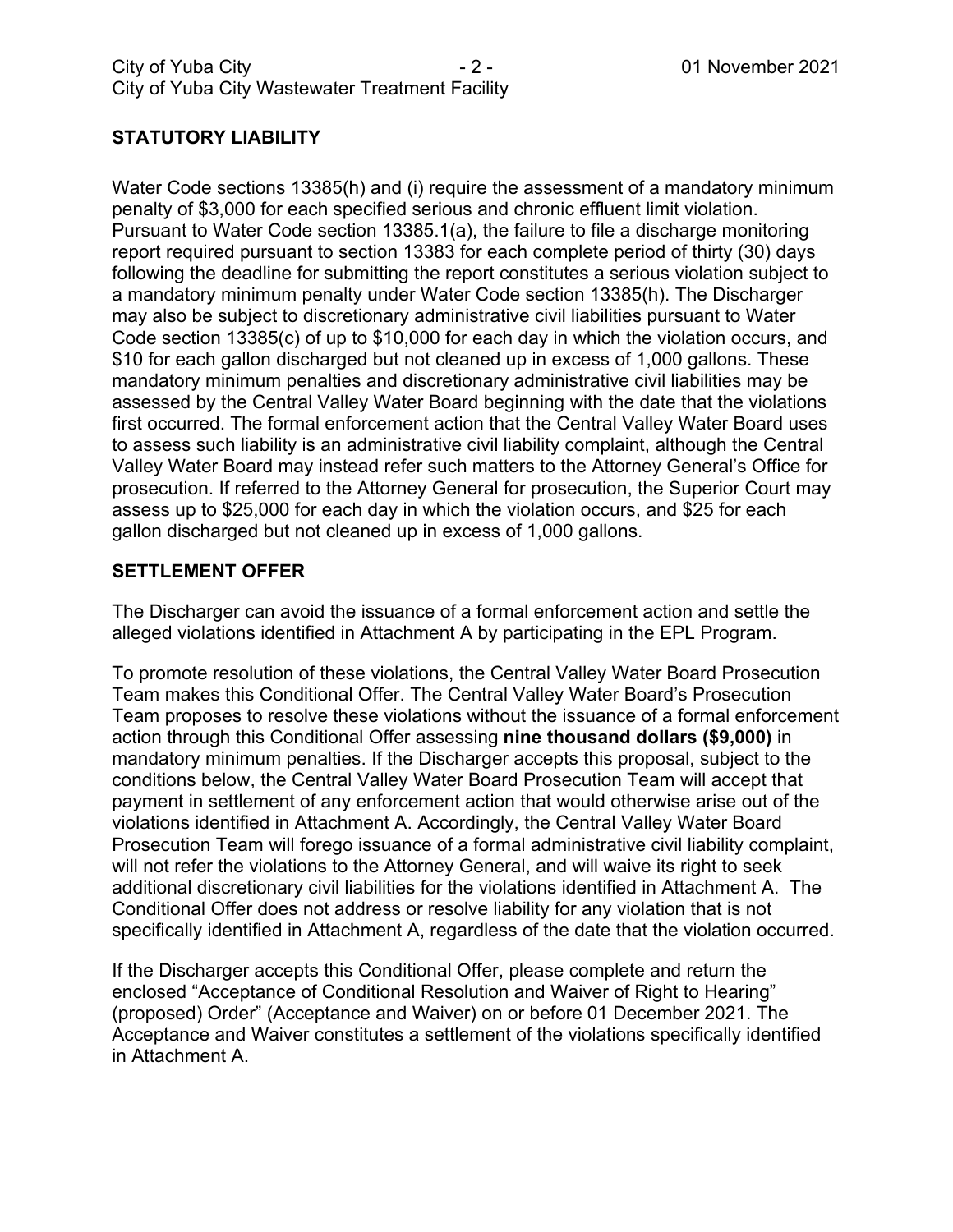## **CONDITIONS FOR CENTRAL VALLEY WATER BOARD ACCEPTANCE OF RESOLUTION**

Federal regulations require the Central Valley Water Board to publish and allow the public thirty (30) days to comment on any settlement of an enforcement action addressing NPDES permit violations (40 C.F.R. section 123.27(d)(2)(iii)). Notice of this settlement will be published on the Central Valley Water Board's website at: [Central Valley Tentative Orders](https://www.waterboards.ca.gov/centralvalley/board_decisions/tentative_orders/)

(https://www.waterboards.ca.gov/centralvalley/board\_decisions/tentative\_orders/)

If no comments are received within the 30-day comment period, and unless there are new material facts that become available to the Central Valley Water Board, the Executive Officer or his designee will execute the Acceptance and Waiver as a stipulated order assessing the uncontested mandatory minimum penalty amount pursuant to Water Code sections 13385.

However, if significant comments are received in opposition to the settlement, this Conditional Offer may be withdrawn. In that case, the Discharger's waiver pursuant to the Acceptance and Waiver will be void and the violation(s) will be addressed in an administrative civil liability hearing. At the hearing, the Discharger will be free to make arguments to any of the alleged violations, and the Discharger's prior agreement to accept this Conditional Offer will be treated as a settlement communication and will not in any way be binding or used as evidence against the Discharger. The Discharger will be provided with further information on the administrative civil liability hearing process.

If the Discharger chooses to sign the Acceptance and Waiver, full payment of the assessed amount may be submitted with the waiver. However, full payment of the assessed amount shall be due no later than thirty (30) calendar days after the date the Acceptance and Waiver is executed by the Executive Officer. In accordance with California Water Code section 13385(n)(1) and California Water Code section 13385.1(c)(1), funds collected for violations of effluent limitations and reporting requirements pursuant to section 13385 and 13385.1 shall be deposited in the State Water Pollution Cleanup and Abatement Account. Accordingly, the \$9,000 liability shall be paid by cashiers or certified check made out to the "State Water Pollution Cleanup and Abatement Account". Failure to pay the full penalty within the required time period may subject the Discharger to further liability.

The Discharger shall indicate on the check the number of this EPL and send it to the State Water Resources Control Board, Accounting Office, Attn: EPL R5-2021-0525 Payment, PO Box 1888, Sacramento, California, 95812-1888. The waiver and a copy of the check must also be mailed to the Central Valley Water Board at 11020 Sun Center Drive #200, Rancho Cordova, CA, 95670 attention to Xuan Luo.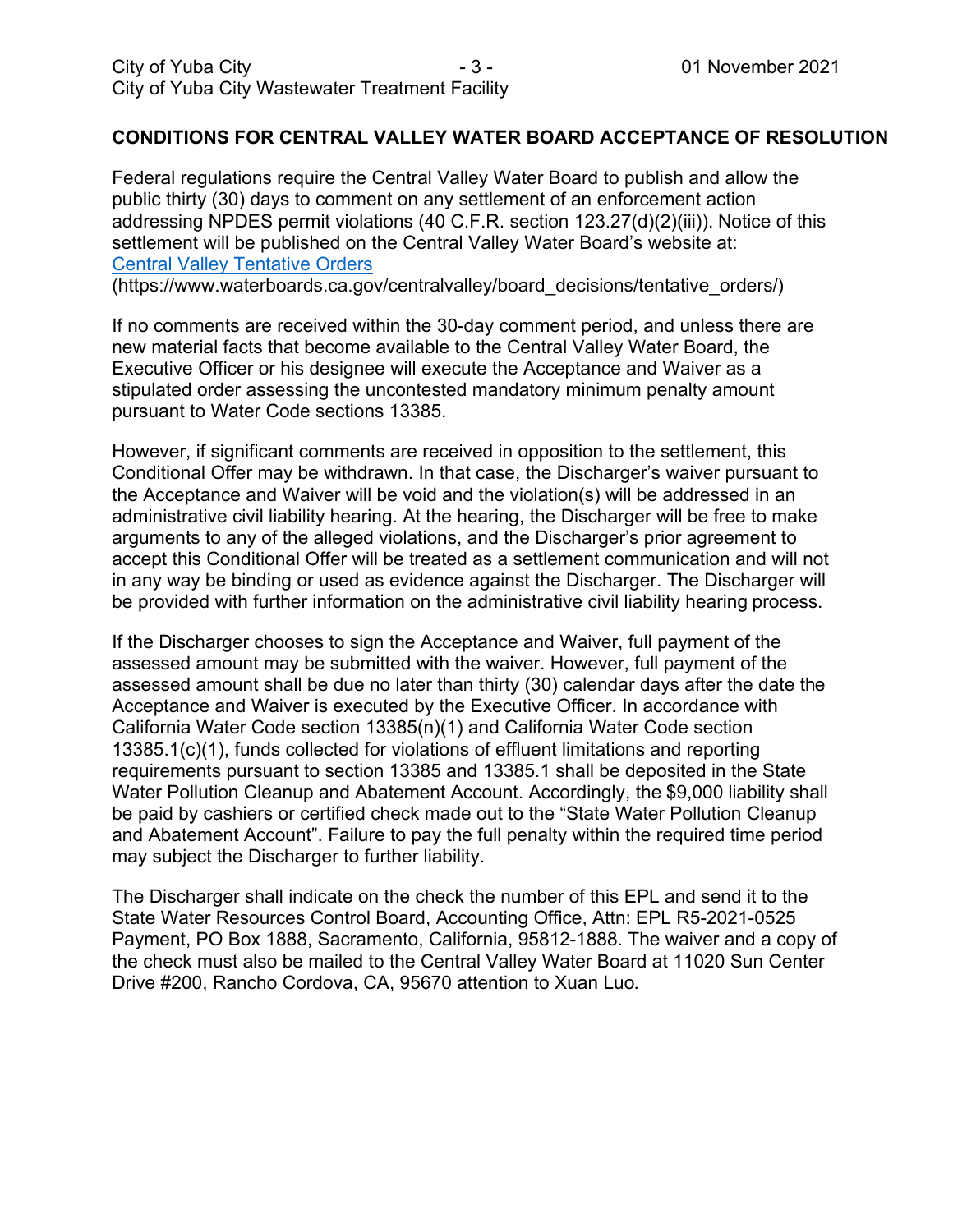If you have any questions or comments regarding this Settlement Offer, please contact Xuan Luo at (916) 464-4606 or [Xuan.Luo@waterboards.ca.gov.](mailto:Xuan.Luo@waterboards.ca.gov)

ORIGINAL SIGNED BY JOHN J. BAUM Assistant Executive Officer

# Enclosures (2): Attachment A Record of Violations Acceptance of Conditional Resolution and Waiver of Right to Hearing

cc via email: Eric Magnan, USEPA, Region 9, San Francisco David Boyers, Office of Enforcement, SWRCB, Sacramento Patrick Pulupa, Central Valley Water Board Advisory Team, Rancho Cordova Jessica Jahr, Office of Chief Counsel, SWRCB, Sacramento Adam Laputz, Central Valley Water Board Advisory Team, Rancho Cordova Sutter County Environmental Health Services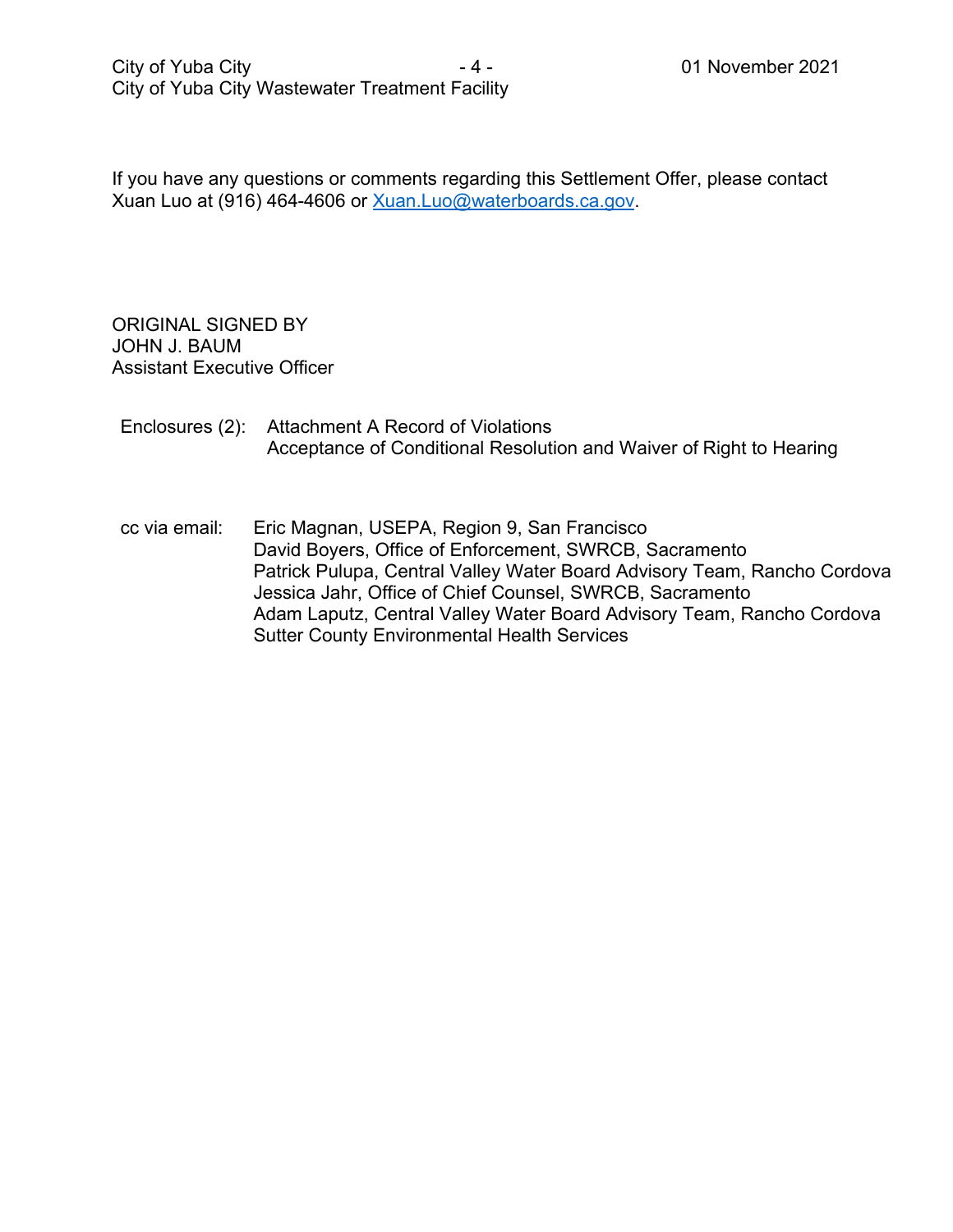#### ATTACHMENT A TO SETTLEMENT OFFER NUMBER. R5-2021-0525 Record of Violations Subject to Mandatory Minimum Penalties

# **CITY OF YUBA CITY CITY OF YUBA CITY WASTEWATER TREATMENT FACILITY**

RECORD OF VIOLATIONS (1 January 2021 through 30 June 2021) MANDATORY MINIMUM PENALTIES (Data reported under Monitoring and Reporting Program R5-2019-0017-01)

The following table lists the alleged violations subject to mandatory minimum penalties (MMPs), pursuant to Water Code section 13385(h) and (i).

| <b>Item</b> | <b>Date</b> | <b>Parameter</b>      | <b>Units</b> | Limit | <b>Measured</b> | <b>Period</b>            | <b>Violation</b><br><b>Type</b> | <b>MMP</b><br><b>Type</b> | <b>CIWQS</b> |
|-------------|-------------|-----------------------|--------------|-------|-----------------|--------------------------|---------------------------------|---------------------------|--------------|
| $\star$     | 11/4/2020   | <b>Total coliform</b> | MPN/100 mL   | 23    | 52              | 7-day median             | <b>OEV</b>                      | <b>CHRON</b>              | 1083361      |
| $\star$     | 11/18/2020  | <b>Total coliform</b> | MPN/100 mL   | 23    | 26              | 7-day median             | <b>OEV</b>                      | <b>CHRON</b>              | 1083362      |
| $\star$     | 12/31/2020  | Ammonia               | mg/L         | 31    | 33              | Monthly average          | CAT <sub>1</sub>                | <b>CHRON</b>              | 1085161      |
|             | 4/23/2021   | Total coliform        | MPN/100 mL   | 23    | 27              | 7-day median             | <b>OEV</b>                      | <b>CHRON</b>              | 1090609      |
| 2           | 4/26/2021   | <b>Total coliform</b> | MPN/100 mL   | 23    | 27              | 7-day median             | <b>OEV</b>                      | <b>CHRON</b>              | 1090608      |
|             | 5/5/2021    | Acute toxicity        | % Survival   | 70    | 35              | Instantaneous<br>minimum | <b>ATOX</b>                     | Exempt                    | 1091452      |
| 4           | 5/31/2021   | Ammonia               | mg/L         | 31    | 34              | Monthly average          | CAT <sub>1</sub>                | <b>CHRON</b>              | 1091453      |

#### **Table A. Violations Subject to Mandatory Penalties**

\* Supporting violations addressed in ACLC R9-2021-0509

Item 3 Violation is not subject to MMPs because the WDRs contain pollutant-specific effluent limitations for toxic pollutants.

# **EXPEDITED PAYMENT AMOUNT VIOLATIONS SUMMARY**

| <b>VIOLATIONS AS OF:</b>                     | 30 June 2021 |
|----------------------------------------------|--------------|
| <b>Group I Serious Violations:</b>           |              |
| <b>Group II Serious Violations:</b>          |              |
| Non-Serious Violations Not Subject to MMPs:  |              |
| Non-serious Violations Subject to MMPs:      | 3            |
| <b>Exempt Violations Not Subject to MMPs</b> |              |
| <b>Total Violations Subject to MMPs:</b>     | 3            |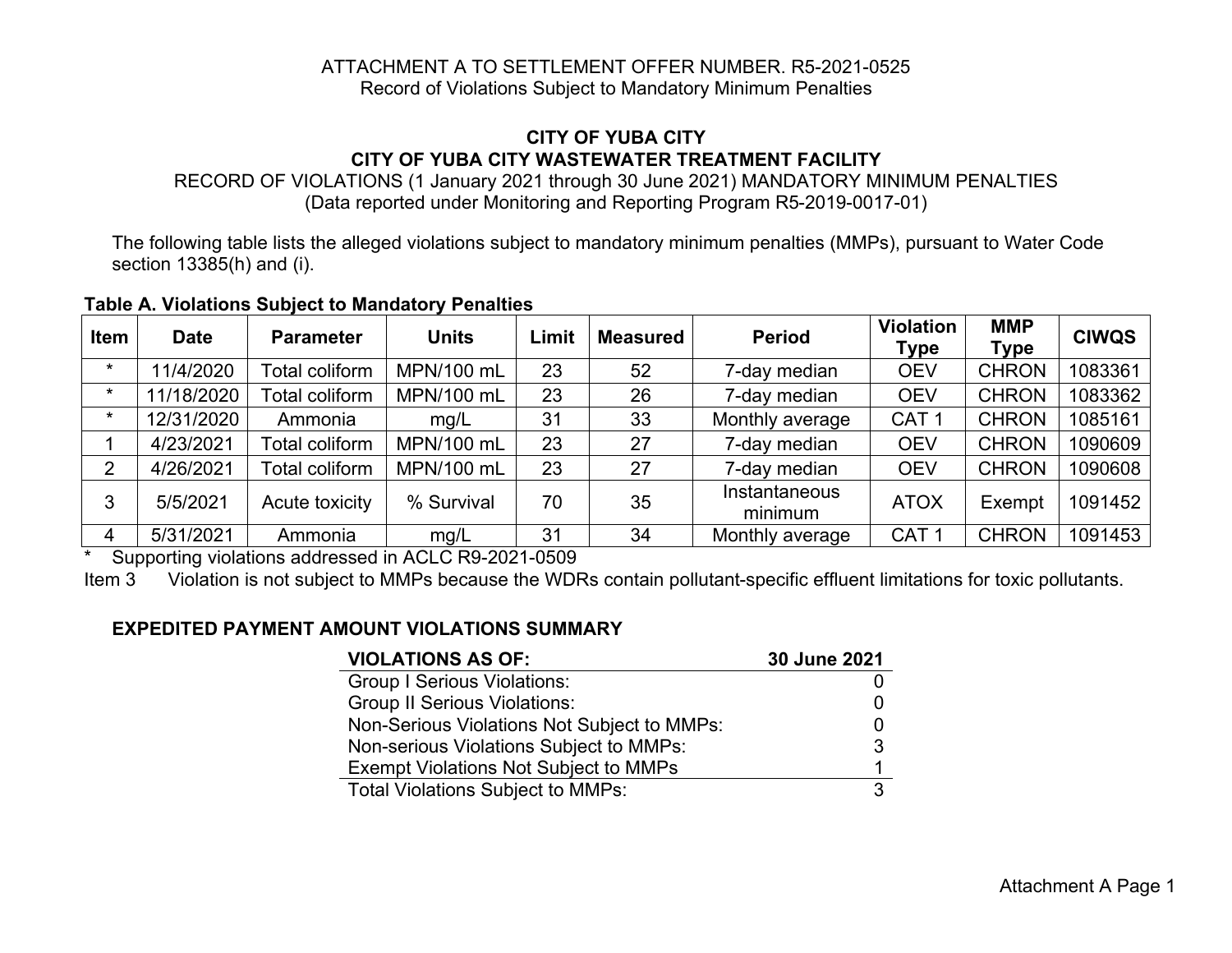## ATTACHMENT A TO SETTLEMENT OFFER NUMBER. R5-2021-0525 Record of Violations Subject to Mandatory Minimum Penalties

# **Mandatory Minimum Penalty Amount for Effluent Limit Violation(s)**

0 Serious Violation(s) x \$3,000 Violation = \$3,000

3 Non-Serious Violation subject to MMP x \$3,000 per Violation = \$9,000

Total Expedited Payment Amount = \$9,000

| <b>Abbreviation</b> | <b>Description</b>                                                                                                                                                                                                                                                  |
|---------------------|---------------------------------------------------------------------------------------------------------------------------------------------------------------------------------------------------------------------------------------------------------------------|
| CAT <sub>1</sub>    | Violation of effluent limitation for Group I pollutant.                                                                                                                                                                                                             |
| CAT <sub>2</sub>    | Violation of effluent limitation for Group II pollutant                                                                                                                                                                                                             |
| <b>CHRON</b>        | Chronic violation as defined by Water Code section 13385 (i). Any<br>non-serious violation that falls within a 180-day period with three<br>preceding violations. Thus, the fourth non-serious violation that<br>occurs within a 180-day period is subject to MMPs. |
| <b>CIWQS</b>        | California Integrated Water Quality System database.<br>https://www.waterboards.ca.gov/water_issues/programs/ciwqs/                                                                                                                                                 |
| <b>CTOX</b>         | Violation of chronic toxicity effluent limitation.                                                                                                                                                                                                                  |
| <b>DREP</b>         | Deficient reporting violation. This will only result in MMPs if the<br>report is so deficient as to make determination of compliance<br>impossible for the reporting period.                                                                                        |
| <b>LREP</b>         | Late Reporting violation. Every 30-Days a report is late counts as<br>one serious late reporting violation subject to MMPs.                                                                                                                                         |
| Measured            | Reported value for the monitoring period by the Discharger.                                                                                                                                                                                                         |
| MMP Type            | Classification of the type of MMP violation.                                                                                                                                                                                                                        |
| Occurrence<br>Date  | Date that a violation occurred. For averaging period limitation<br>violations, such as weekly and monthly averages, the last day of<br>the reporting period is used such as last day of the week<br>(Saturday) and last day of the month, respectively.             |
| <b>OEV</b>          | Violation of any constituent-specific effluent limitation not included<br>in Group I or Group II.                                                                                                                                                                   |
| <b>NCHRON</b>       | Non-serious violation falls within the first three violations in a 180-<br>day period, thus, not subject to MMP.                                                                                                                                                    |
| <b>SIG</b>          | <b>Serious Violation:</b><br>For Group I pollutants that exceed the effluent limitation by 40<br>percent or more.<br>For Group II pollutants that exceed the effluent limitation by 20<br>percent or more.                                                          |

#### **Table B. Definition**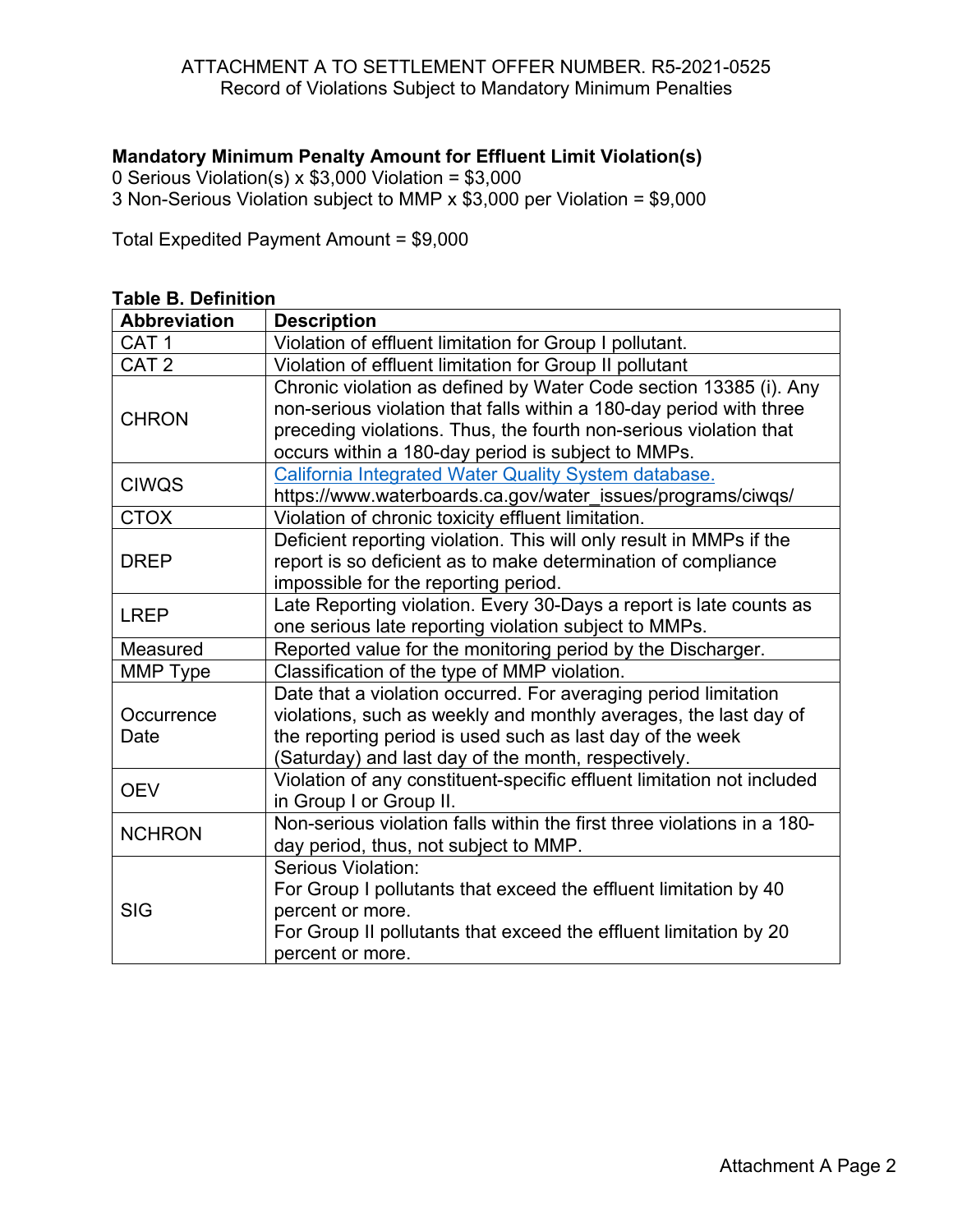#### Offer to Participate in Expedited Payment Letter Program EPL R5-2021-0525

# ACCEPTANCE OF CONDITIONAL RESOLUTION AND WAIVER OF RIGHT TO HEARING; ORDER

City of Yuba City EPL No. R5-2021-0525

By signing below and returning this Acceptance of Conditional Resolution and Waiver of Right to Hearing (Acceptance and Waiver) to the Central Valley Regional Water Quality Control Board (Central Valley Water Board), the City of Yuba City (Discharger) hereby accepts the "Offer to Participate in Expedited Payment Letter Program" (Conditional Offer), incorporated herein by reference, and waives the right to a hearing before the Central Valley Water Board to dispute the allegations of violations described in the Record of Violations (ROV), which is included as Attachment A to the Conditional Offer.

The Discharger agrees that the Conditional Offer shall serve as a complaint pursuant to Article 2.5 of the California Water Code and that no separate complaint is required for the Central Valley Water Board to assert jurisdiction over the alleged violations through its Chief Prosecutor. The Discharger agrees to pay the penalties required by California Water Code section 13385(h) and/or (i), in the sum of \$9,000 (Expedited Payment Amount), which shall be deemed payment in full of any civil liability pursuant to Water Code section 13385 that otherwise might be assessed for the violations described in the ROV. The Discharger understands that this Acceptance and Waiver waives its right to contest the allegations in the ROV and the amount of civil liability assessed for the violations.

The Discharger understands that this Acceptance and Waiver does not address or resolve liability for any violation that is not specifically identified in the ROV.

Upon execution by the Discharger, the completed Acceptance and Waiver shall be returned via email and/or U.S. mail to:

Xuan Luo, Senior Water Resources Control Engineer NPDES Compliance and Enforcement 11020 Sun Center Drive, Suite 200 Rancho Cordova, CA 95670 Phone: (916) 464-4606 [xuan.luo@waterboards.ca.gov](mailto:xuan.luo@waterboards.ca.gov)

KARL E. LONGLEY SCD, P.E., CHAIR | PATRICK PULUPA, ESQ., EXECUTIVE OFFICER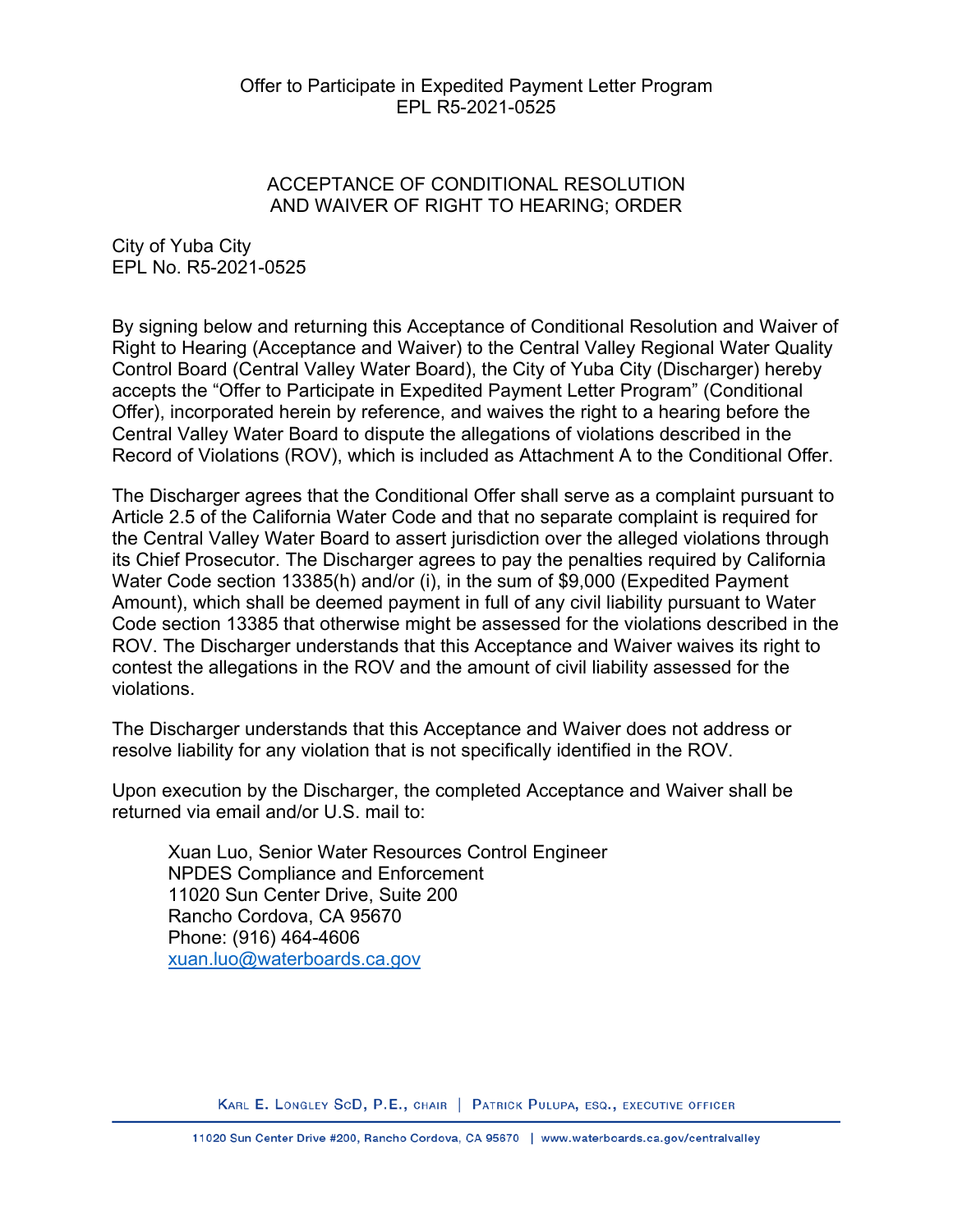The Discharger understands that federal regulations set forth at title 40, Code of Federal Regulations, section 123.27(d)(2)(iii) require the Central Valley Water Board to publish notice of and provide at least thirty (30) days for public comment on any proposed resolution of an enforcement action addressing NPDES permit violations. Accordingly, this Acceptance and Waiver, prior to execution by the Central Valley Water Board Executive Officer, will be published as required by law for public comment.

If no comments are received within the notice period that causes the Central Valley Water Board Executive Officer to question the Expedited Payment Amount, the Central Valley Water Board Executive Officer or his designee will execute this Acceptance and **Waiver** 

The Discharger understands that if significant comments are received in opposition to the Expedited Payment Amount, the offer on behalf of the Central Valley Water Board to resolve the violations set forth in the ROV may be withdrawn. In that circumstance, the Discharger will be advised of the withdrawal and an administrative civil liability complaint may be issued and the matter may be set for a hearing before the Central Valley Water Board. For such a liability hearing, the Discharger understands that this Acceptance and Waiver executed by the Discharger will be treated as a settlement communication and will not be used as evidence in that hearing.

The Discharger further understands that once the Acceptance and Waiver is executed by the Central Valley Water Board Executive Officer or his designee, the full payment required by the deadline set forth below is a condition of this Acceptance and Waiver. In accordance with California Water Code section 13385(n)(1) and California Water Code section 13385.1(c)(1), funds collected for violations of effluent limitations and reporting requirements pursuant to sections 13385 and 13385.1 shall be deposited in the State Water Pollution Cleanup and Abatement Account. Accordingly, the \$9,000 liability shall be paid by a cashiers or certified check made out to the "State Water Pollution Cleanup and Abatement Account". The Discharger may choose to submit the full payment with the Waiver. However, the payment must be submitted to the State Water Resources Control Board no later than thirty (30) calendar days after the date the Acceptance and Waiver is executed by the Central Valley Water Board Executive Officer or his designee.

Please mail the check to:

State Water Resources Control Board, Accounting Office Attn: EPL R5-2021-0525 Payment PO Box 1888 Sacramento, California, 95812-1888

The Discharger shall also provide a copy of the wavier form and check via email to the Central Valley Water Board ([Xuan.Luo@waterboards.ca.gov](mailto:Xuan.Luo@waterboards.ca.gov)).